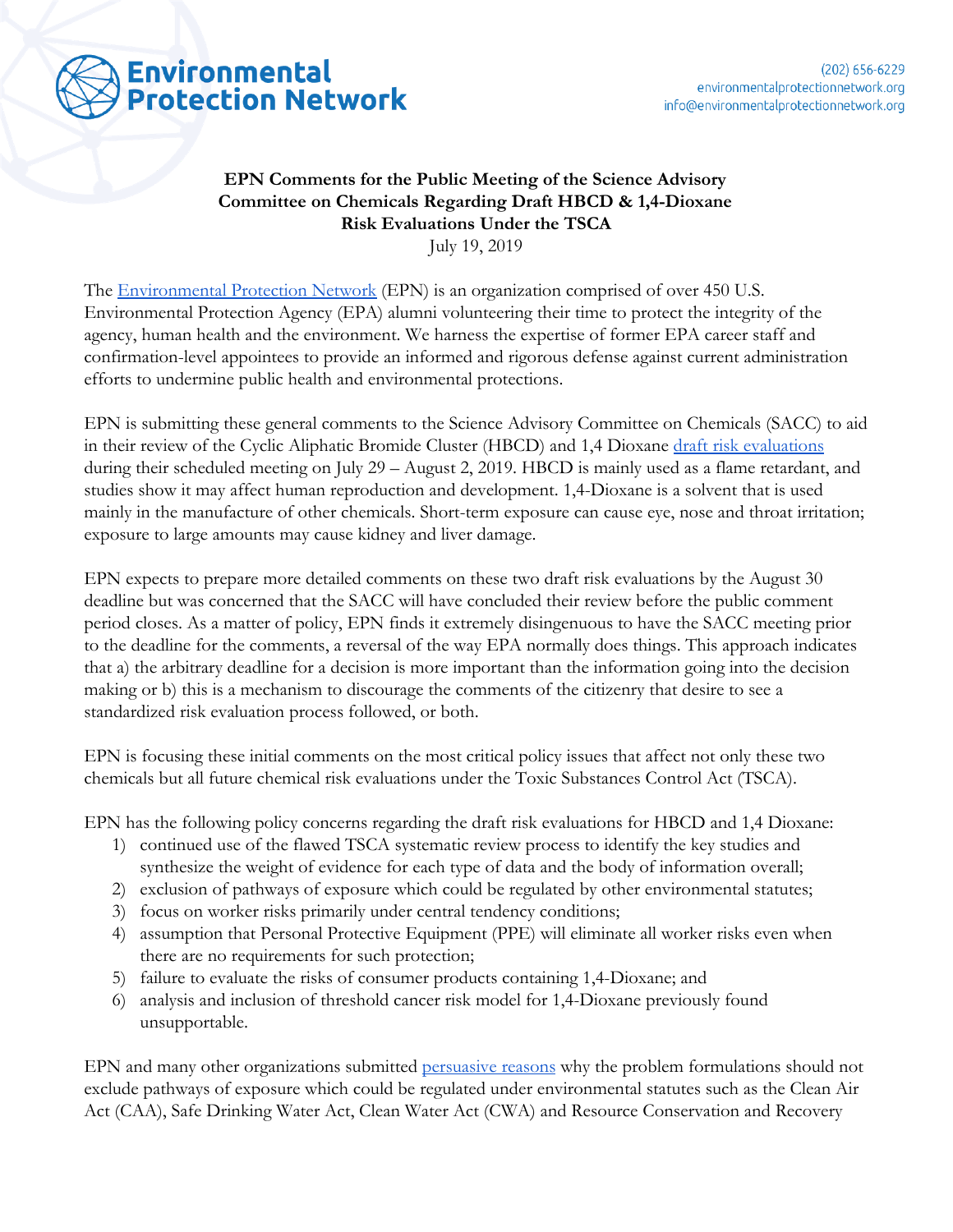Act. Standards and non-regulatory guidance established under these other programs may be years out of date, may be technology-based rather than risk-based, and may not be complied with at all times or in all locations. In addition, these pathways add to the cumulative risk of highly exposed people such as workers or residents near the fence line of point sources and should be added to their exposures. In the draft risk evaluation, EPA ignored those comments and refused to evaluate risks to the general public, including children and pregnant women, because these other statutes "adequately assess and effectively manage risks from 1,4-dioxane." EPA cannot justify the failure to consider drinking water contamination when there is no drinking water standard currently established for this chemical, which occurs in ground water and surface water. In addition, ambient air levels of this contaminant must be taken into consideration, even though there is an established standard in order to evaluate the cumulative exposure from all pathways. A comprehensive analysis of all pathways of exposure under TSCA may lead to recommendations that a drinking water standard or an air standard should be promulgated or updated rather than a restriction placed on a chemical's use via an action under TSCA. Recommendations for action under another statute should be seen as an appropriate end result of a TSCA evaluation and is consistent with Section 9 of TSCA, which directs the Administrator "to coordinate actions taken under TSCA with actions taken under other federal laws administered by EPA, such as the CAA and CWA. If risk is already managed *effectively* (emphasis added) under a different statute, regulation under TSCA is not necessary." This section indicated that TSCA evaluations should include an assessment of these exposure scenarios so that a decision can be made on the need for action under these other statutes.

EPN is deeply concerned that workers will not be protected under TSCA because of two policy decisions EPA has made. The first policy decision of concern is EPA's statement in the draft 1,4-Dioxane risk evaluation that the agency is "more likely to determine unreasonable risk exists for workers where risks greater than the acceptable benchmarks are identified for both central tendency and high end exposures under the conditions of use." Where risks greater than acceptable benchmarks are identified only for workers with high-end exposures, EPA will not make the determination that unreasonable risk occurs unless there are special circumstances. This policy is problematic because the agency is not factoring in worker exposure to contaminants in drinking water or other "regulated pathways" under central tendency or high-end conditions, so worker exposures are being underestimated under both scenarios. The second problematic policy is that when the agency finds unreasonable risk to workers, it dismisses that risk by assuming workers will use PPE the entire duration of the work activity throughout their careers, even when such equipment is not required, provided or used. This last point was demonstrated in the case of HBCD, which has no Occupational Safety and Health Administration or National Institution of Occupational Safety and Health standard, but EPA still overrode the risks to workers by assuming constant use of respirators and gloves.

In the 1,4-Dioxane draft risk evaluation, EPA stated that no consumer product exposures will be considered because its regulatory tools under TSCA Section 6(a) are better suited to addressing any unreasonable risks that might arise from these products through regulation of the activities that generate 1,4-Dioxane as an impurity or cause it to be present as a contaminant in the products. It is fine that EPA plans to prevent 1,4-Dioxane impurities in consumer products one day, but that does not eliminate the need to account for this pathway of exposure now as part of the cumulative exposure to the general population and workers.

EPN was also surprised to find that EPA spent considerable effort evaluating a threshold cancer risk model for 1,4-Dioxane when EPA's Office of Research and Development determined in 2013 that there was not sufficient evidence to support a mode of action (MOA) of cytotoxicity and regenerative cell proliferation. Given EPA's time constraints to deliver the first 10 chemical risk evaluations this year, it seems unwise to